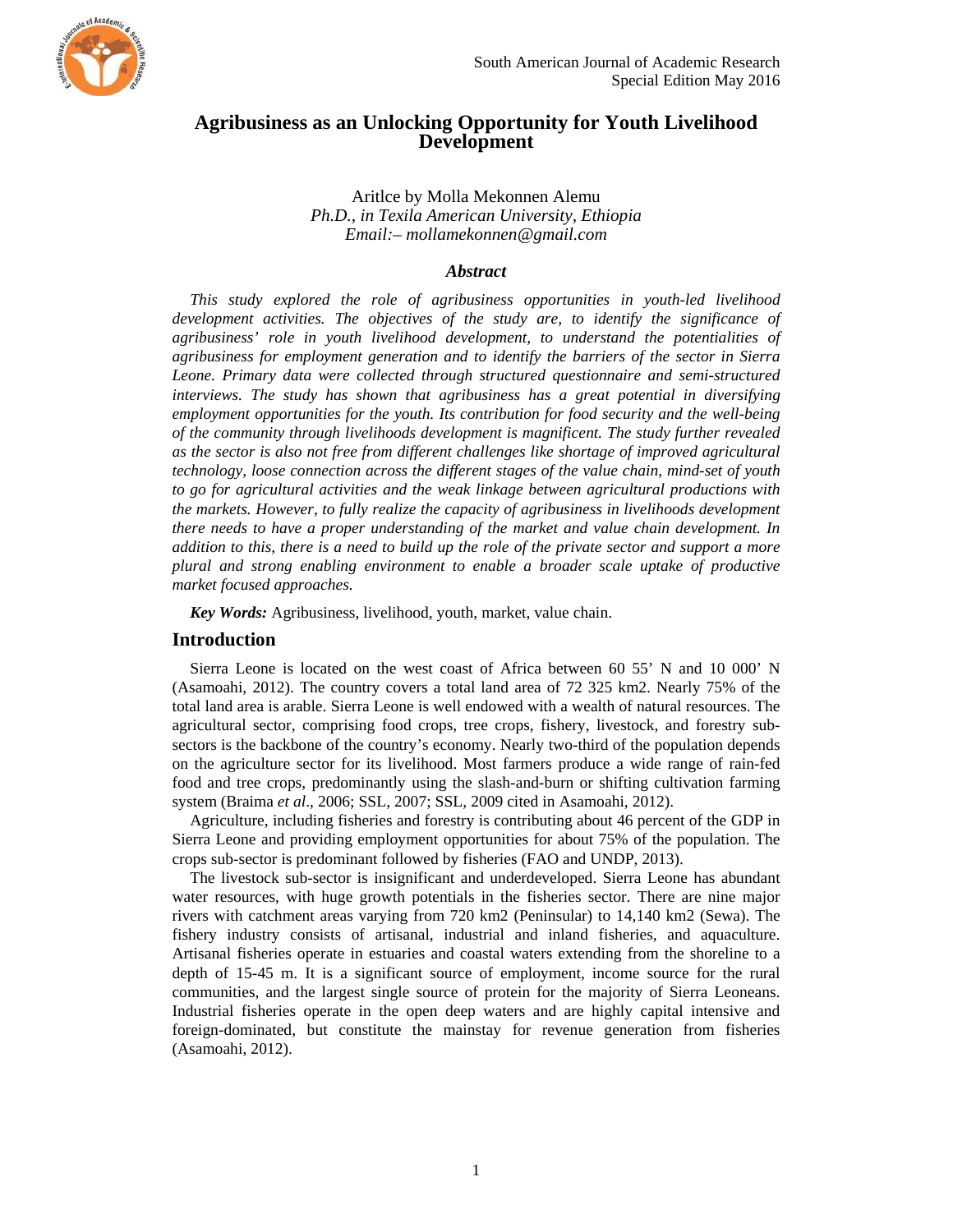| <b>Ecology</b> | <b>Ecosystem</b>     | Area (1000 ha) | <b>Percent of arable</b> | <b>Percent of Total</b> |
|----------------|----------------------|----------------|--------------------------|-------------------------|
|                |                      |                | land                     | land area               |
| Upland         | Upland               | 4 200          | 78                       | 58                      |
| Lowland        | <b>Inland Valley</b> | 690            | 13                       | 10                      |
|                | Swamp                |                |                          |                         |
|                | Mangrove Swamp       | <b>200</b>     | 4                        |                         |
|                | <b>Bolilands</b>     | 145            | 3                        |                         |
|                | Riverine grasslands  | 130            | 2                        |                         |
|                | Arable Land          | 5 3 6 5        | 100                      | 75                      |
|                | Non Arable Land      | 1870           |                          | 25                      |
|                | Grand total          | 100            |                          | 7 2 3 5                 |

**Table 1.** Arable land distribution in Sierra Leone Ecology

Source: Alieu, 2005 cited in Asamoahi, 2012

Sierra Leone has gone through a ten-year civil conflict which brought considerable destruction, especially in that very vital sector that controls the lives of the people of this country, viz, agriculture. A good percentage of the population, before the war, was composed of young men and women who provided the labour force for activities on the farms. These youths (15-35 years of age) have undergone serious transformations as a result of the civil conflict. Most of them have got themselves completely disoriented. They have found it difficult to cope with life situations since the war ended. Agribusiness has been identified as the best alternative for them as they very much have comparative advantage considering agriculture as the best option since the country has an immense natural resources. There are however serious challenges in this attempt. Problems to be faced in enticing them to go back to their villages and engage in agribusiness may lie with decisions on which type of farming activities to engage in, how they can get the required inputs to engage in the activities they like, how they can receive requisite training in the activities to be undertaken, etc. which requires development actors to work out the modalities for them to go back to their villages and to take agribusiness as an alternative to their life (NAYCOM, 2013).

#### **Objective**

The objectives of the study are, to identify the significance of agribusiness' role in youth livelihood development, to understand the potentialities of agribusiness for employment generation and to identify the barriers of the sector in Sierra Leone.

#### **Methodology**

The study used qualitative research techniques of data collection. The research undertook a comprehensive search for available literature, including reports and action plans on agribusiness development. Semi-structured interviews and questionnaires were held with different officials working in the sector to solicit their views on agribusiness development challenges and potentials in creating employment opportunities for youth. Focus group discussions were also held with youth to capture their views on the sector. A total of 23 professionals and 52 youth have participated in the data collection process.

Based on the type of methods used to collect the data, the information was analyzed through qualitative research analysis methods. The primary information collected through interview, observation and questionnaires was separately transcribed which helped the raw data to be ready for scientific analysis. Then content analysis of the information was made and main points were analyzed (Roulston, 2001; Boeije, 2010; Flick *et al*., 2004).

#### **Results and Discussion**

From time immemorial farmers have made decisions on what they should grow and at harvesting stages on what they should keep for home consumption and what they are able to sell at the marketplace. In former times sales would have centered on local markets and it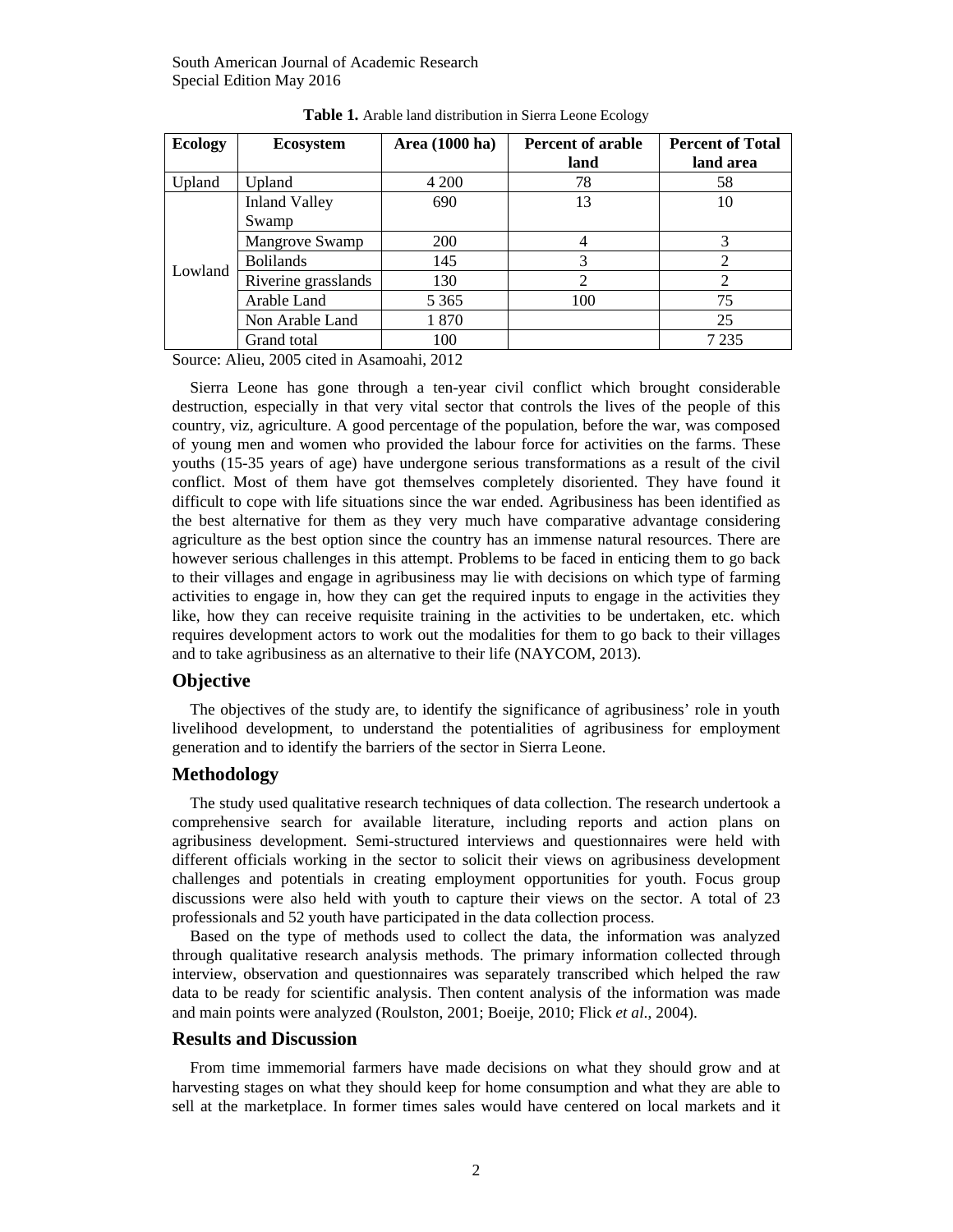would have been rare for a farmer to venture far a field in search of new market opportunities or to consider developing new, higher value products. This traditional form of agriculture started to change as communities and nations begin to modernize and have a better understanding of economic returns from the agricultural produces. Through processes of urbanization generally fostered by industrialization demand for food from urban dwellers becomes dependent upon ever more sophisticated arrangement of actors involved with aggregation of farm produce, transportation, storage, wholesaling, processing, and retailing. As cities expand, food supply systems develop into increasingly longer market chains with clear divisions according to product type and market segmentation (Mark *et al*., 2004).

In many parts of the world, agriculture continues to play a central role in economic development and to be a key contributor of efforts in poverty reduction. However, agriculture alone will not be sufficient to address the poverty and inequality that are so pervasive in today's world. Traditionally, little attention has been paid to the value chains by which agricultural products reach final consumers and to the intrinsic potential of such chains to generate value added products as well as employment opportunities (UNIDO, 2009).

The agricultural sector is an engine for growth of employment in Sierra Leone. The country is endowed with favorable climatic conditions, several agro-ecological regions suitable for production of various crops, and abundant water resources. However, only 10% of the cultivable land is cropped every year (GoSL, 2012).

In Sierra Leone, there is enough land, and it is sufficiently fertile; neither topography nor climate can be blamed for the agricultural impasse. Small-scale agriculture is currently not profitable in Sierra Leone. Young people in particular who should guarantee and improve its future express reluctance to do this 'slave's work', to 'suffer under the hot sun', 'without harvesting enough to fill the stomach before going to sleep'1 (Laurent and Michael, 2011). This is attributed due to several factors. Poor agricultural technology transfer, linkage between agribusiness and research, market information management, poor infrastructure, capacity development and agribusiness technical assistance, local and regional market opportunities, etc. are among the predominant factors which down sized the potential of agribusiness in creating livelihood opportunities for the youth in particular and the community in general. This in turn is making the sector to be a less attractive and less profitable business for youth.

1 Statements (verbatim) made by young men in informal talks during research in northern Sierra Leone.



#### Fig. 1: Analysis on the magnitude of factors affecting agribusiness

Given the natural resources potential of the country to make use of agribusiness development, different strategies can help the sector to create livelihood opportunities. Amongst, diversification of the outputs of the producers can enable them benefit from high value market opportunities as well support low value staple food systems and thus take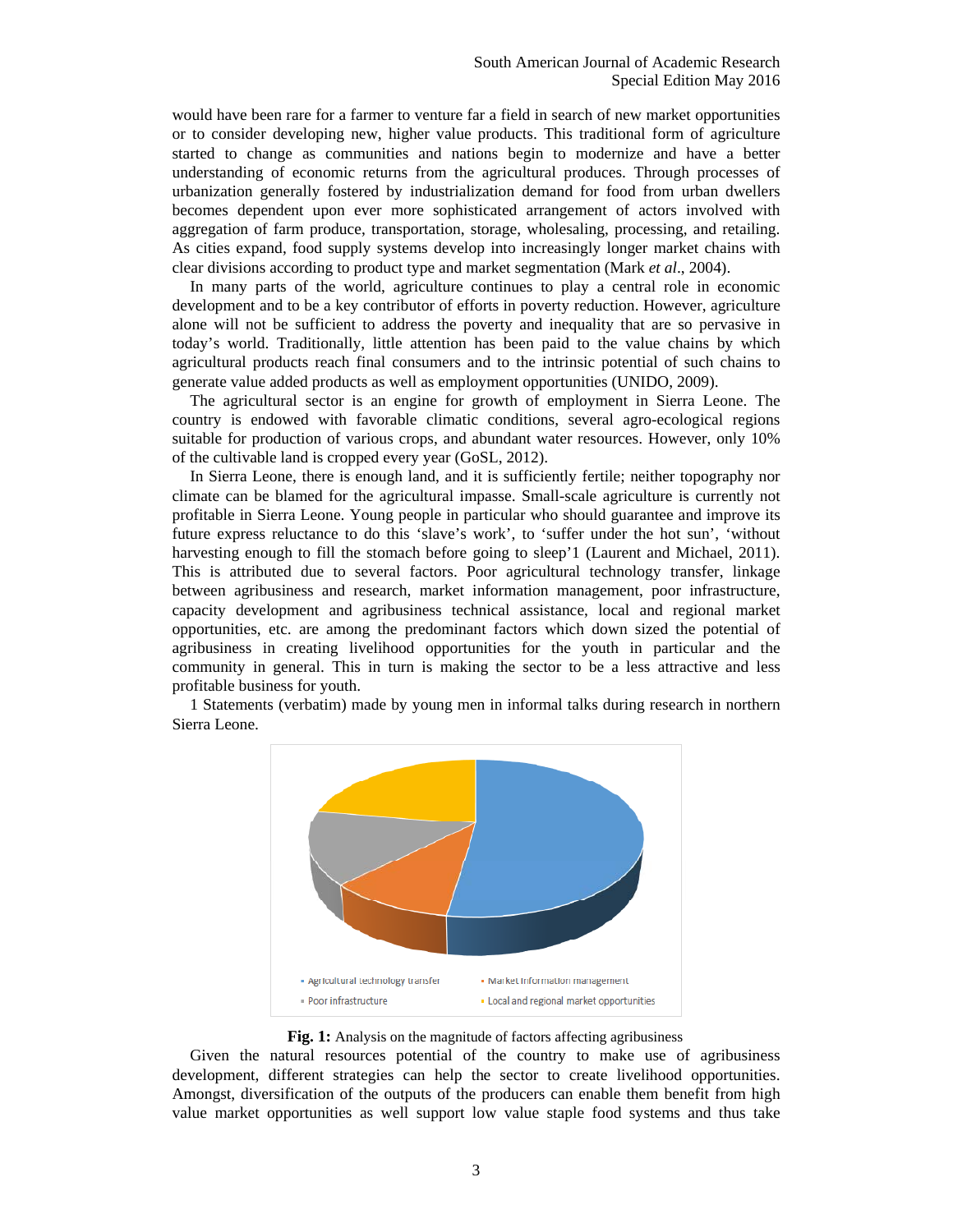South American Journal of Academic Research Special Edition May 2016

advantage of market opportunities profitably. Capacity development of development actors within a defined project territory will also help to support agro-enterprises and facilitate farmers gain access to local business support services like mentorship and coaching. Value addition on produces through proper packaging, pre and post-harvest handling techniques, grading and branding will also play in increasing the profitability of the sector. Establishment of a system whereby assistance in business plan development, market information management, coaching and mentoring services to businesses, linking the young agribusiness entrepreneurs to financial institutions, business and financial management skills provision will also play a predominant role in making the sector more profitable and attractive to the youth.



**Fig. 2:** Analysis of respondents' preference on employment opportunities

Creation of the enabling environment which fits into the Small and Medium Enterprises (SME) mould, is particularly relevant to realizing the potential of the private sector for responding to agro-based market opportunities as part of the process of the economic transformation. The intensification of SME activities in the agricultural sector (value-chain and export-oriented agribusiness and agro-industries) will impact the lives of many in the rural areas who are engaged in low-productivity subsistence and traditional smallholder production.

The realization of the potential of the private sector for employment promotion will require public sector interventions to create an enabling policy environment and to provide a favourable business climate, including physical infrastructure and business support services such as cooperatives. In this regard, Public Private Partnerships (PPPs) can play a vital role with respect to investment in vital public infrastructure to offer the kind of risk-adjusted returns required by private entrepreneurs. The use of PPPs, for example, to provide rural infrastructure using employment-intensive methods would create short-term employment for rural youth and, more importantly, address structural problems of low productivity, inadequate roads and poorly integrated internal markets which are serious constraints on the development of agribusiness and agro-industry and on entry into global supply chains. This type of intervention fits in with the model of a short term employment programme for immediate action complemented by a medium-to long-term strategy that aims, inter alia, to increase the employment content of economic growth in the wider development process (MLSS and MYES, 2011).

#### **Conclusion**

Agribusiness provides opportunities for those with inadequate assets and business skills to improve their livelihoods and income sources. Agribusiness is therefore among the forefront initiatives which can help to create livelihoods opportunities for youth. Improving the